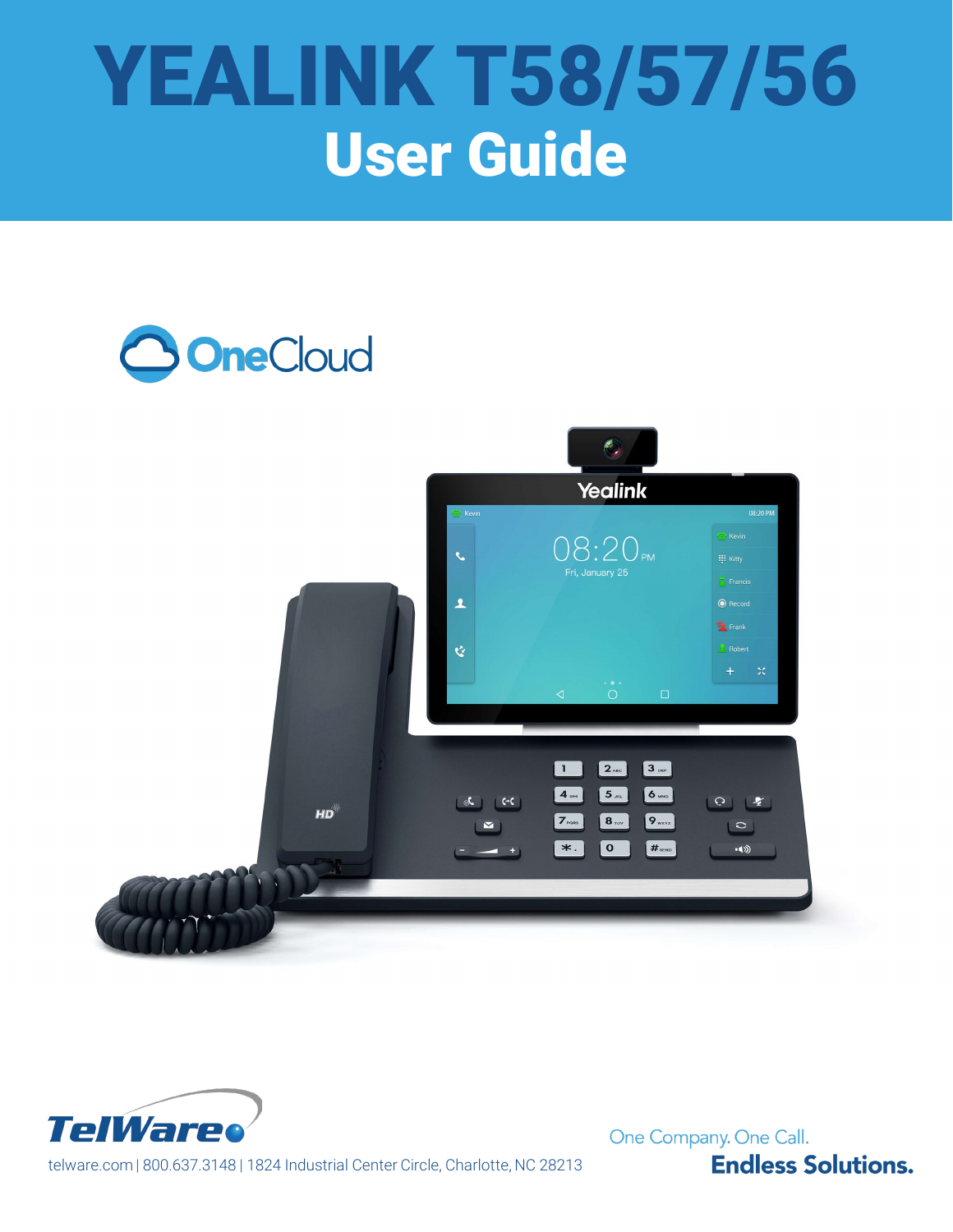# Yealink-T58/57/56 User Guide

Welcome to the Yealink T58/57/56 user guide. This document has been designed to help familiarize you with the basic button layout of the desk phone, as well as guide you through the active call options, voicemail, and some advanced features the Yealink T58/57/56 has to offer.

# The Basics

# PRIMARY BUTTON LAYOUT



# **HOLD**

Press the hold button to quickly place an active call on hold. The caller will hear hold music. Press it again to resume the call.



### TRANSFER

Press the transfer button to quickly make a blind, attended, or voicemail transfer. More information about transferring can be found on page 4.



### **VOICEMAIL**

Press the voicemail button and enter your pin number to hear an automated list of voicemail options. Options include listening to new messages, changing greetings, setting a new voicemail pin, and more. A full list of voicemail options can be found on page 5.



### VOLUME CONTROL

This button has a few primary functions:

- 1. To raise or lower the ringtone volume.
- 2. To raise or lower the call volume while on an active call using your handset, headset, or speakerphone.



### HEADSET

Press the headset button to enable the use of a compatible headset. It will illuminate green when active. Press again to disable.



# **MUTE**

Press the mute button while on an active call to mute your microphone. It will illuminate red when you are muted. Press again to un-mute the call.



### REDIAL

Press the redial button to view a list of recently placed calls. If you would like to automatically redial your most recent placed call, simply press the redial button twice.



### SPEAKERPHONE

Press the speakerphone button to initiate the speakerphone either ahead of placing a call or while on an active call. It will illuminate green when active.

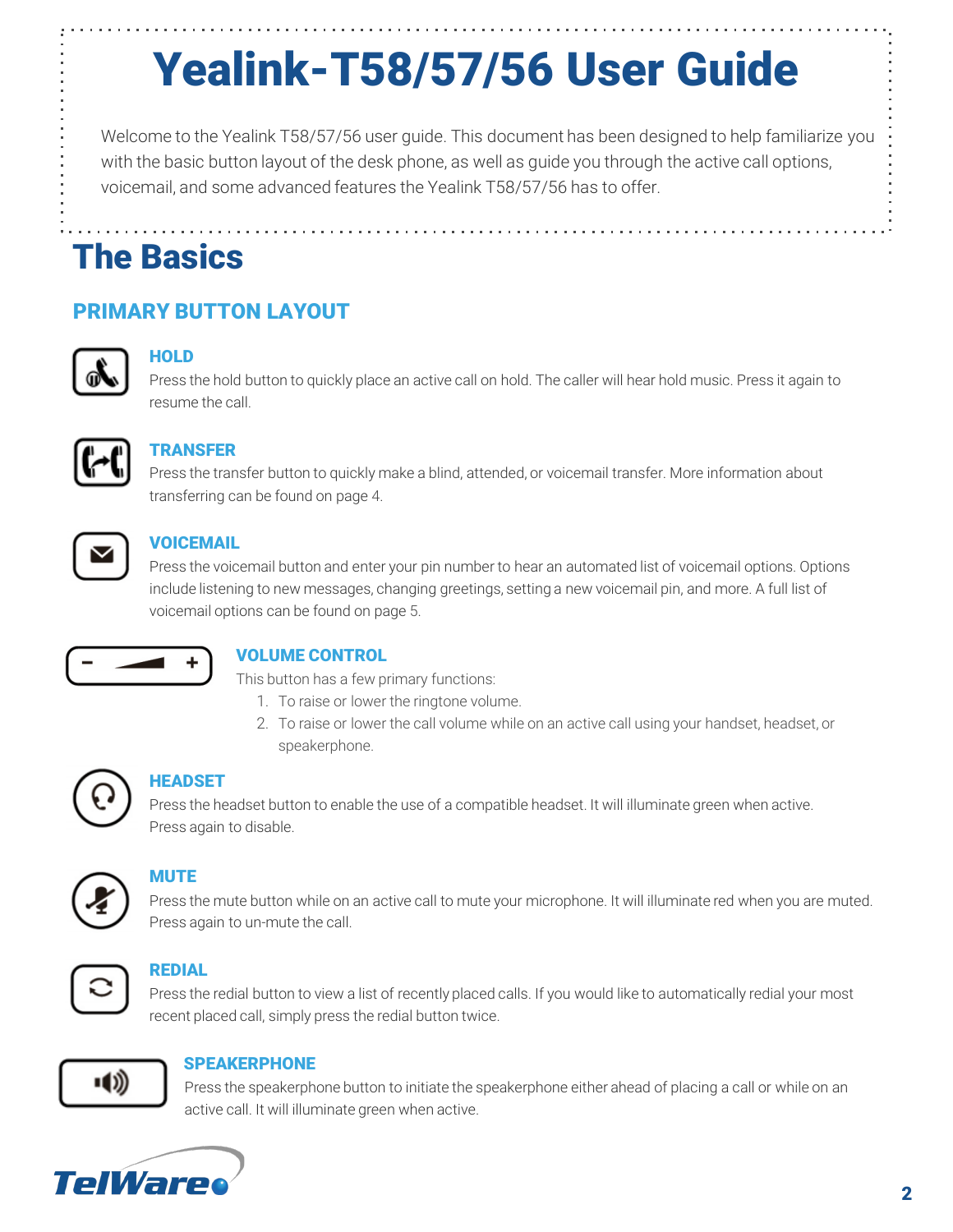



#### PHONE DIALER

Tap to enter the dialing screen. To the left of the screen, you will see a list of your most recent placed calls. To the right, you will see a dial pad. Tap the desired characters and then tap Send to dial out the number. You may also use the physical dial pad.



#### **DIRECTORY**

Tap to enter your system's phone book, both company-wide (Remote Phone Book > Company Directory) or personal (Local Directory). Tap the contact to call or select the information icon to view contact details.

### **HISTORY**

Tap to enter your phone's call history and view a list of your missed, placed, received, and forwarded calls. Select the information icon to view call details as well as more options such as adding the caller to your local directory, add the caller to your blacklist, or delete the entry.

#### ANDROID KEYS

Return to previous screen.  $\left(\begin{array}{c} \cdot \end{array}\right)$  Return to the home page.  $\left|\begin{array}{c} \cdot \end{array}\right|$  View and manage recently used applications.

PROGRAMMABLE BUTTONS

As our phones are fully customizable, some of the programmable buttons may differ depending on your business needs.

- LINE APPEARANCE KEYS | Labeled as your extension number, these are your two open lines for multiple calls. While switching between lines, callers will automatically be placed on hold.
- PARK KEYS | Park allows you to place callers on a company-wide hold. Park buttons will illuminate red on all phones when there is a caller on park. Available park keys will remain green.
- ADDITIONAL PROGRAMMABLE FEATURES | Other programmable buttons include speed dials, busy lamp field (BLF), additional park buttons, page buttons, and more.



To add additional programmable buttons  $\sum$  To expand or condense the list of programmed buttons

#### INDICATOR LIGHT

When the indicator light is flashing, you either have a missed call and/or a voicemail. Your screen will show a bouncing arrow icon for missed calls and a cassette tape or envelope icon for new voicemail messages. Simply check your call history and/or listen to the new voicemail(s) to clear the light and icon indicators.

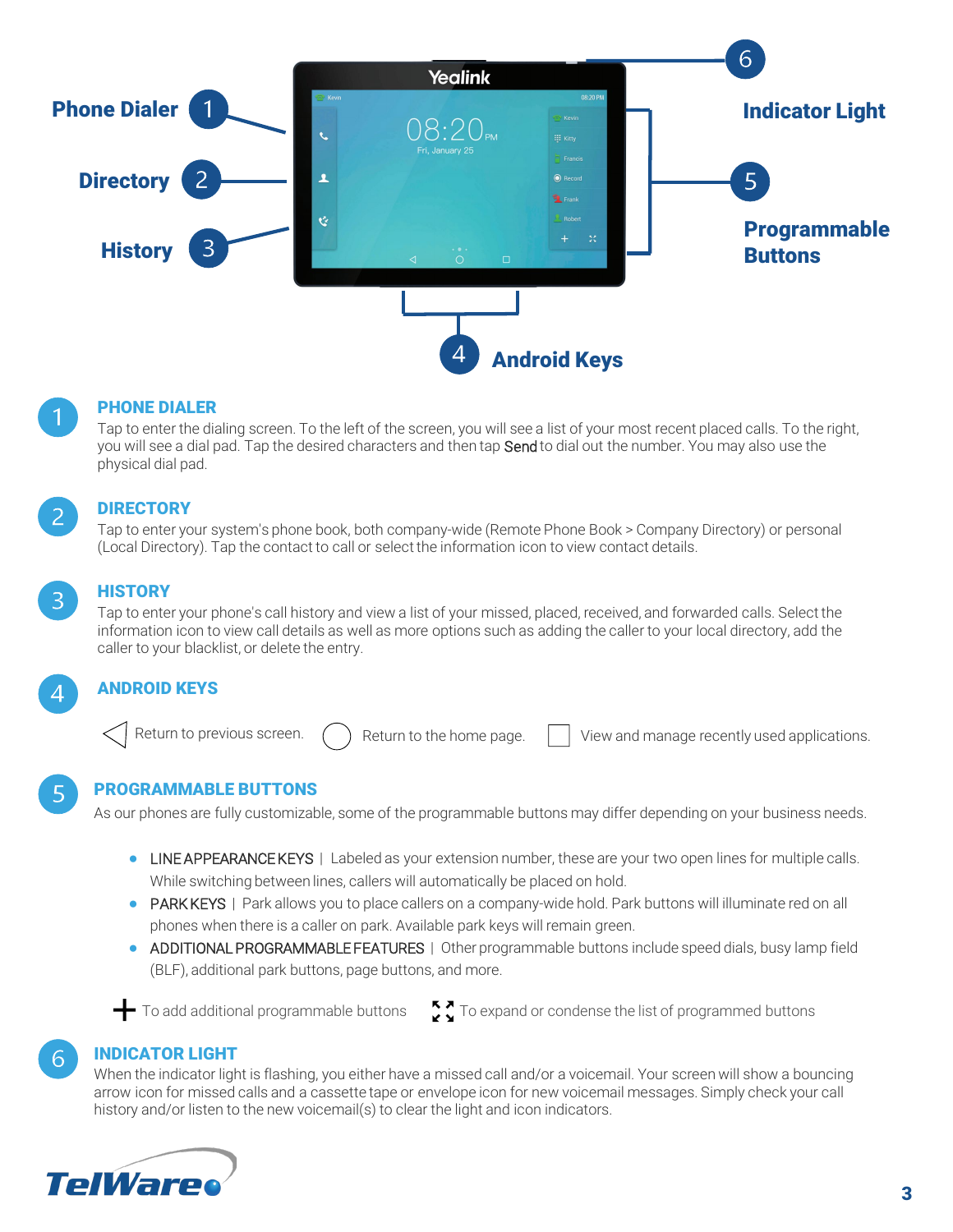# Active Calls

# PLACING A CALL

To place a call, pick up the handset, dial the number or extension on the screen or physical dial pad, then tap Send. Alternatively, with the handset on its hook, press the **speakerphone** key, dial the number or extension, and tap Send. Or with your headset connected, press the headset key to activate headset mode, dial the number or extension, and tap Send.

# INCOMING CALL

When receiving an incoming call, the following options will display on the screen:

| <b>ANSWER</b>  | Pick up the handset, press the speakerphone button, or tap Answer.                                        |
|----------------|-----------------------------------------------------------------------------------------------------------|
| <b>FORWARD</b> | To forward the call to a 10-digit number or extension without answering the phone first.                  |
| <b>SILENCE</b> | To stop the ringing but allows the caller to hear the standard number of rings before going to voicemail. |
| <b>REJECT</b>  | To send the caller directly to voicemail.                                                                 |

# ACTIVE CALL

Once on an active call, the screen will display the following options:

The Transfer button allows the following types of transfers: TRANSFER

- BLIND | To send the caller to another extension or 10-digit number without speaking to the receiving party first. Tap Transfer, dial the extension or 10-digit number and tap **B Transfer.**
- ATTENDED | To send the caller to another extension or 10-digit number after confirming with the receiving party first. Tap Transfer, dial the extension or 10-digit number, and tap Send. Once the receiving party confirms, then tap Transfer.
- VOICEMAIL | To send the caller directly to an internal extension's voicemail, tap Transfer, dial \*55 + extension number, then tap B Transfer.
- To place a caller on hold, tap Hold. The other party will hear hold music until you resume the call by tapping Resume. **HOLD**
- To conference in another party, tap **Conference**. Dial the extension, 10-digit number, or search your contacts and tap Send. Once the new party has answered, tap Conference to bridge the calls together. Within the Conference menu, the screen will display the following options: **CONFERENCE**

| SPI IT        | To separat  |
|---------------|-------------|
| <b>HOLD</b>   | To place be |
| <b>MANAGE</b> | To mute, h  |
| FND           | To end the  |

te the calls back into two individual calls.

oth callers on hold.

old, or remove an individual on the call.

call.

Using the conference method, only 3 calls can be conferenced in at a time. If you would like to have a conference with more than three parties, we can set up a conference bridge to fit your needs.

END CALL

In addition to hanging up the handset, you may also tap **End** to end a call.

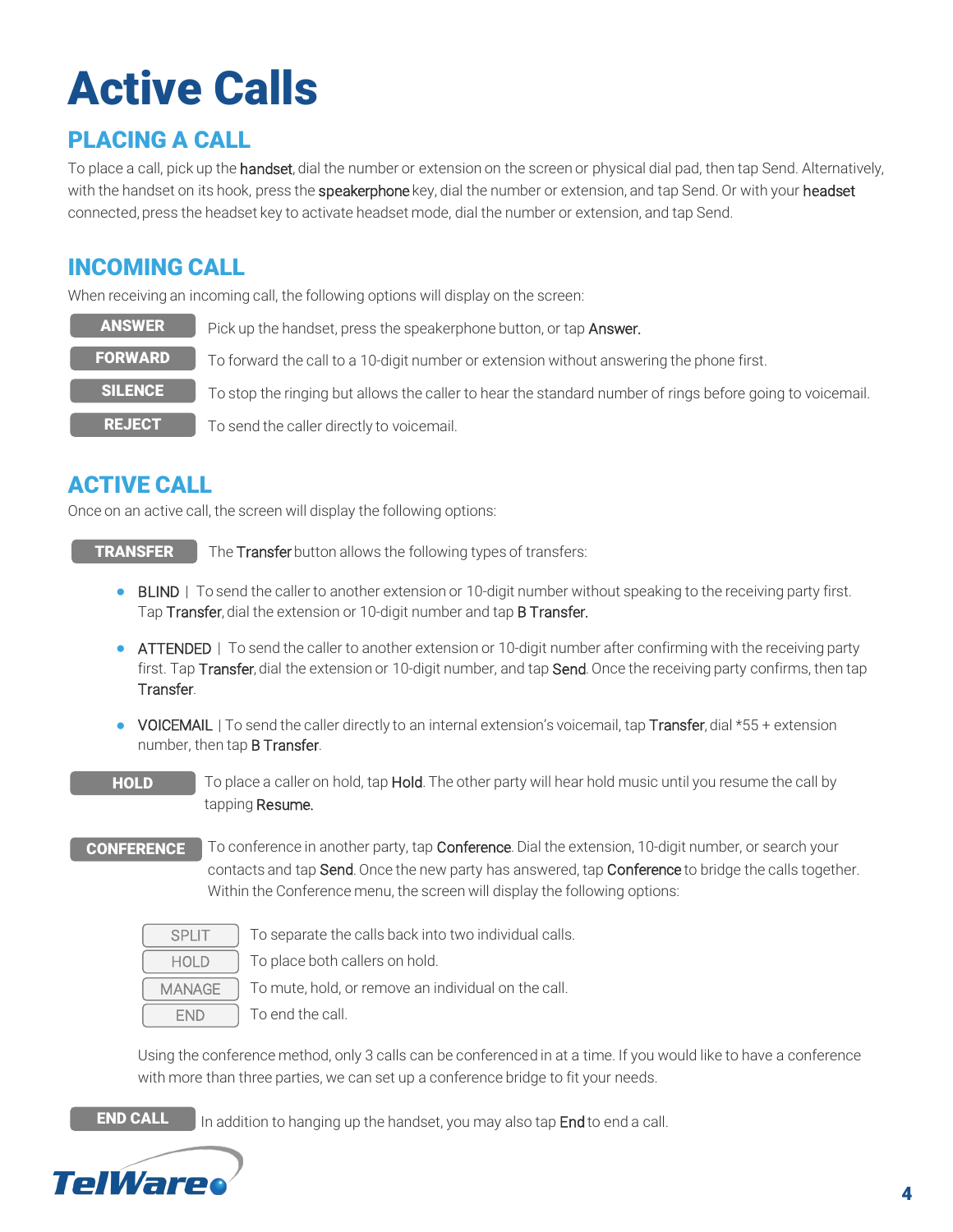# Voicemail

# SETTING UP YOUR MAILBOX

The first time you log into your mailbox, we recommend recording your name and personal greeting. The name recording is for the dial-by-name directory, so when someone enters the first three letters of your last name, it will announce your name recording. The greeting plays when your mailbox is reached by a caller. It is very important to make a custom message, as many callers will not leave messages at mailboxes that have generic greetings.

# ALTERNATE GREETINGS

Your mailbox supports multiple greetings for different scenarios like business trips and holidays. From your mailbox main menu, press 6 for greetings, and then press 1 to record an alternate greeting. When prompted for the greeting number, press 2 for your next alternate greeting (1 is your default greeting). After your recording is completed, select the active greeting by selecting option 3 in the greetings menu.

# VOICEMAIL OPTIONS

To access your voicemail either press the Message button or dial 5001. You will be prompted to enter your pin, then you will be provided with the following voicemail options: